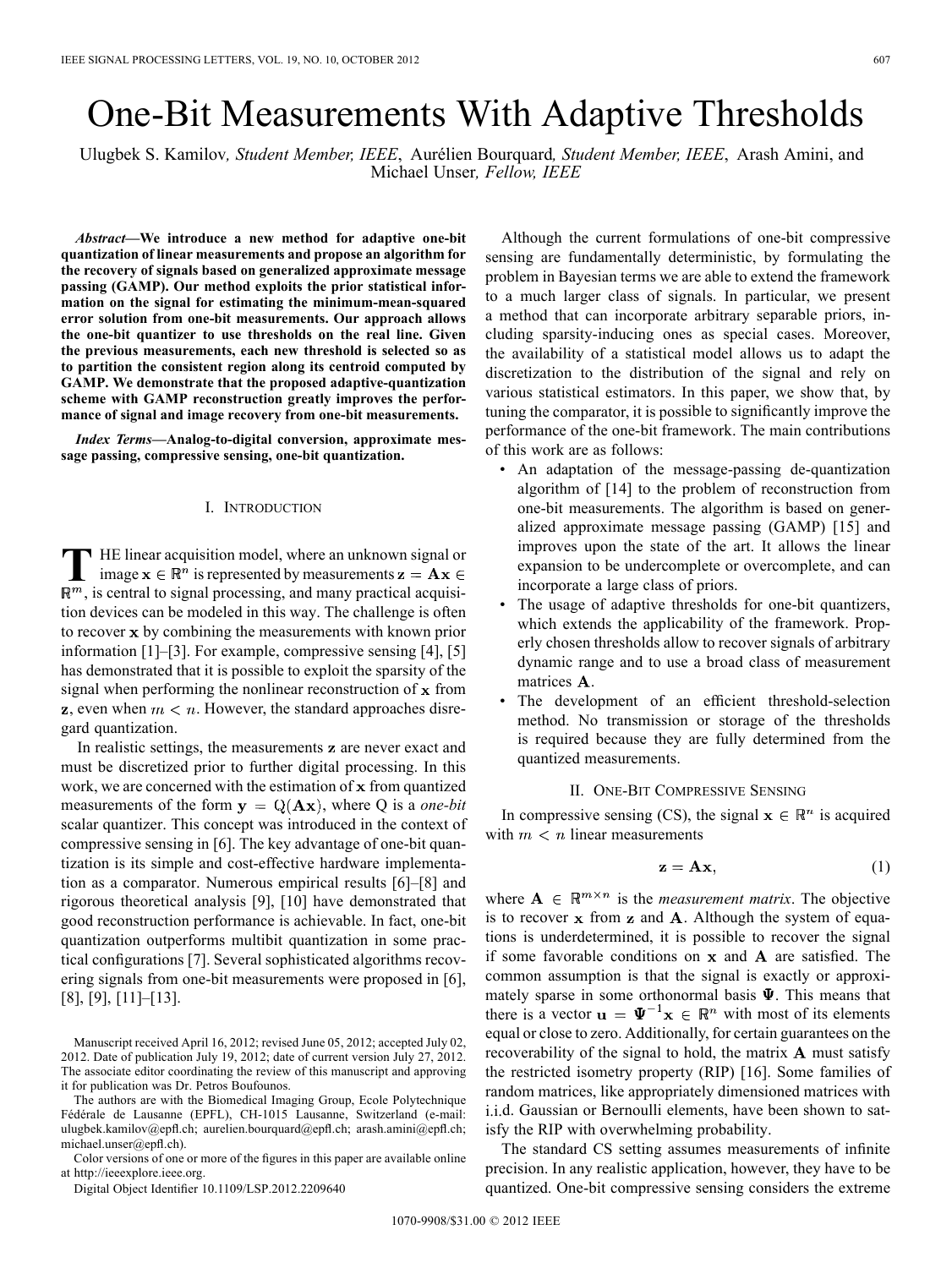example of quantization, where the measurements are represented by their signs

$$
y = sign(z). \t(2)
$$

Unfortunately, by keeping only the sign of the measurements, the amplitude of the signal is lost. Therefore, the standard reconstruction algorithms seek sparse vectors  $x$  satisfying  $(2)$ under some constraints on the dynamic range of the signal (e.g.,  $\|\mathbf{x}\|_2 = 1$ ). In general, such reconstructions are non-convex, and practical implementations aim at finding an approximate solution. Finally, compared to the standard case, the one-bit CS framework further restricts the class of allowed measurement matrices. For example, it cannot be generalized to Bernoulli matrices  $A$  when the signal is sparse in the canonical basis [8].

### III. QUANTIZATION WITH ADAPTIVE THRESHOLDS

In this section, we describe extensions of one-bit CS. We first allow the one-bit quantizer to use adaptive thresholds. This is useful for extending the framework to more general signals and measurement matrices. We then provide the Bayesian formulation of the recovery problem from one-bit measurements.

### *A. Signal and Measurement Model*

We present in Fig. 1 a generalization of the one-bit compressive-sensing framework. The input signal  $x \in \mathbb{R}^n$  is random with a separable distribution

$$
p_{\mathbf{x}}(\mathbf{x}) = \prod_{i=1}^{n} p_x(x_i).
$$
 (3)

The noiseless measurement vector  $z$  is obtained via the matrix  $A \in \mathbb{R}^{m \times n}$ . Each entry  $z_i$  of  $z = Ax$  is then compared to some scalar  $\tau_i$  and set to +1 if it is larger that  $-\tau_i$  or to -1 if it is smaller. Formally, this can be written as

$$
y = Q(\mathbf{A}\mathbf{x}; \boldsymbol{\tau}), \tag{4}
$$

where  $\tau \in \mathbb{R}^m$  is the vector of thresholds and the quantizer  $Q : \mathbb{R}^m \to \{-1,1\}^m$  is the Cartesian product of m scalar quantizer components

$$
q(z; \tau) = \begin{cases} +1 & \text{when } z \ge -\tau \\ -1 & \text{when } z < -\tau. \end{cases}
$$
 (5)

We define the inverse image of the component quantizer  $q$  as

$$
q^{-1}(y; \tau) = \begin{cases} [-\tau, +\infty) & \text{if } y = +1 \\ (-\infty, -\tau) & \text{if } y = -1. \end{cases}
$$
 (6)

The best performance is achieved when the binary measurements are obtained sequentially. Accordingly, the previously obtained  $y_i$  can be used as feedback to adapt the next threshold value. Thus,  $\tau_{i+1}$  does not constitute additional storage. It is noteworthy that the proposed formulation is compatible with standard one-bit compressive sensing when the signal prior is sparse and the thresholds are all set to zero.



Fig. 1. Extended one-bit CS model considered in this work. The vector  $x \in$  $\mathbb{R}^n$  with i.i.d. prior is estimated from scalar one-bit quantized measurements  $y \in \mathbb{R}^m$ . The quantizer simply compares each input  $z_i = [\mathbf{A}\mathbf{x}]_i$  to a threshold  $\tau_i$  and sets the output to either  $+1$  or  $-1$ . The best performance is achieved when the thresholds are selected adaptively.

#### *B. Bayesian Formulation*

We construct the conditional probability distribution for the signal  $x$  given the measurements  $y$  as

$$
p_{\mathbf{x}|\mathbf{y}}(\mathbf{x}|\mathbf{y}) \propto p_{\mathbf{y}|\mathbf{z}}(\mathbf{y}|\mathbf{z}) p_{\mathbf{x}}(\mathbf{x})
$$

$$
\propto \prod_{i=1}^{m} \mathbb{1}_{\{z_i \in q^{-1}(y_i; \tau_i)\}}(z_i) \prod_{j=1}^{n} p_x(x_j), \qquad (7)
$$

where  $\mathbb{I}(\cdot)$  is the indicator function, and where  $\propto$  denotes identity after normalization to unity. The distribution (7) provides a complete statistical characterization of the problem. In particular, the MMSE estimator of  $x$  is specified as

$$
\hat{\mathbf{x}}_{\text{MMSE}} = \mathbb{E}[\mathbf{x}|\mathbf{y}]. \tag{8}
$$

Since (8) is intractable in direct form, we develop a simple computational approximation in the sequel.

# IV. ESTIMATION WITH GENERALIZED APPROXIMATE MESSAGE PASSING

High-dimensional integration complicates the evaluation of the posterior mean. We approximate it iteratively with a simple message-passing algorithm based on the Gaussian approximated belief propagation (BP) called *generalized approximate message passing* (GAMP) [15]. The algorithm is an extension of previous methods to nonlinear measurement channels [17], [18]. Recently, GAMP was successfully applied to reconstruct data from multibit quantized linear measurements [14]. For the complete analysis and optimality conditions of Gaussian approximated BP methods, we refer the reader to [15], [18], [19].

Given the measurements  $y \in \mathbb{R}^m$ , the measurement matrix  $\mathbf{A} \in \mathbb{R}^{m \times n}$ , the vector of thresholds  $\boldsymbol{\tau} \in \mathbb{R}^m$ , and the prior  $p_{\mathbf{x}}$ , the GAMP-based MMSE estimation proceeds as follows:

1) *Initialization*: Set  $t = 0$  and evaluate

$$
\hat{\mathbf{x}}^t = \mathbb{E}[\mathbf{x}], \quad \mathbf{v}_x^t = \text{var}[\mathbf{x}], \quad \hat{\mathbf{s}}^t = 0,
$$
 (9)

where the expected value and the variance are with respect to  $p_x$  in (3).

2) *Measurement update*: First, compute the linear step

$$
\mathbf{v}_p^{t+1} = (\mathbf{A} \bullet \mathbf{A}) \mathbf{v}_x^t, \tag{10a}
$$

$$
\hat{\mathbf{p}}^{t+1} = \mathbf{A}\mathbf{x}^t - \mathbf{v}_p^{t+1} \bullet \hat{\mathbf{s}}^t,\tag{10b}
$$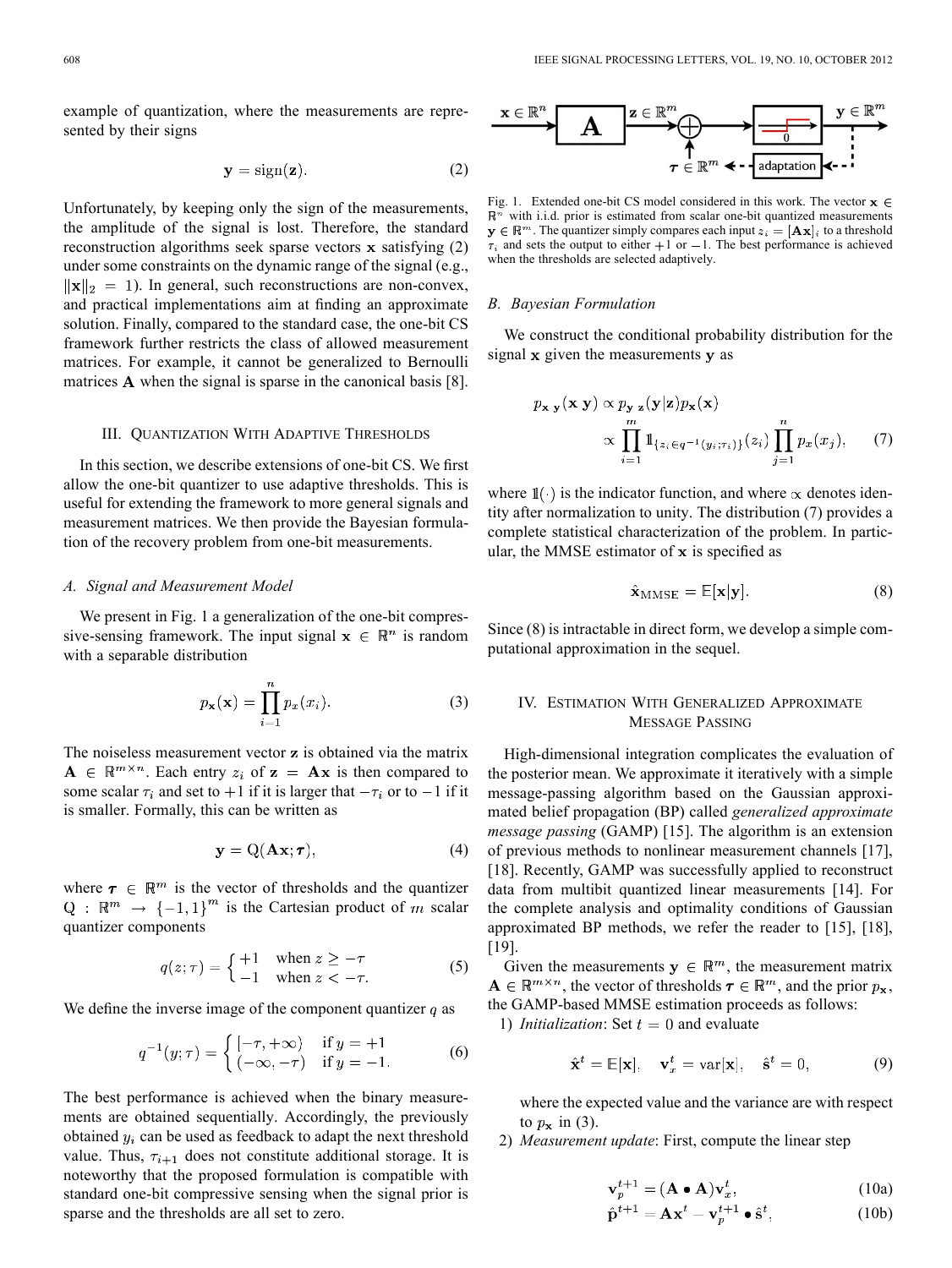where  $\bullet$  denotes the Hadamard product (i.e., element-wise multiplication). Then, evaluate the nonlinear step

$$
\hat{\mathbf{s}}^{t+1} = \mathbf{F}_1\left(\mathbf{y}, \boldsymbol{\tau}, \hat{\mathbf{p}}^{t+1}, \mathbf{v}_p^{t+1}\right),\tag{11a}
$$

$$
\mathbf{v}_s^{t+1} = \mathbf{F}_2\left(\mathbf{y}, \boldsymbol{\tau}, \hat{\mathbf{p}}^{t+1}, \mathbf{v}_p^{t+1}\right),\tag{11b}
$$

where the scalar functions  $F_1$  and  $F_2$  are applied componentwise and given by

$$
F_1(y, \tau, \hat{p}, v_p) = \frac{1}{v_p} \left( \mathbb{E} \left[ z | z \in q^{-1}(y; \tau) \right] - (\tau + \hat{p}) \right),
$$
  

$$
F_2(y, \tau, \hat{p}, v_p) = \frac{1}{v_p} \left( 1 - \frac{\text{var} \left[ z | z \in q^{-1}(y; \tau) \right]}{v_p} \right).
$$

The expected value and the variance are evaluated with respect to  $z \sim \mathcal{N}(\tau + \hat{p}, v_n)$ .

3) *Estimation update*: First, compute the linear step

$$
\mathbf{v}_r^{t+1} = \left( (\mathbf{A} \bullet \mathbf{A})^{\mathrm{T}} \mathbf{v}_s^{t+1} \right)^{-1},\tag{12a}
$$

$$
\hat{\mathbf{r}}^{t+1} = \hat{\mathbf{x}}^t + \mathbf{v}_r^{t+1} \bullet (\mathbf{A}^{\mathrm{T}} \hat{\mathbf{s}}^{t+1}),\tag{12a}
$$

where the inversion is componentwise. Then, evaluate the nonlinear step

$$
\hat{\mathbf{x}}^{t+1} = \mathbf{G}_1 \left( \hat{\mathbf{r}}^{t+1}, \mathbf{v}_r^{t+1}; p_x \right), \tag{13a}
$$

$$
\mathbf{v}_x^{t+1} = \mathbf{G}_2\left(\hat{\mathbf{r}}^{t+1}, \mathbf{v}_r^{t+1}; p_x\right),\tag{13b}
$$

where the scalar functions  $G_1$  and  $G_2$  are applied componentwise and given by

$$
G_1(\hat{r}, v_r; p_x) = \mathbb{E}[x|\hat{r}],
$$
  
\n
$$
G_2(\hat{r}, v_r; p_x) = \text{var}[x|\hat{r}]
$$

The expected value and the variance are evaluated with respect to  $p_{x|\hat{r}}(\cdot|\hat{r}) \propto \mathcal{G}(\cdot;\hat{r},v_r)p_x(\cdot)$ , where  $\mathcal{G}(\cdot;\hat{r},v_r)$ is the Gaussian pdf of mean  $\hat{r}$  and variance  $v_r$ . This is essentially an AWGN denoising problem with noise  $n \sim$  $\mathcal{N}(0, v_r)$ .

4) Set  $t \leftarrow t + 1$  and proceed to step 2).

For each iteration  $t = 0, 1, 2, \ldots$ , the proposed update rules produce estimates  $\hat{\mathbf{x}}^t$  of the true signal x. Thus, the algorithm reduces the intractable high-dimensional integration to a sequence of matrix-vector products and scalar non-linearities.

# V. ADAPTIVE THRESHOLDS

Depending on A and  $\tau$ , each  $y_i$  defines a particular half-space containing  $x$  that is delimited by a hyperplane. The intersection of these m domains forms a convex *consistent set*  $\Omega$  inside which any solution  $\hat{x}$  is associated with the same vector y. According to this geometrical interpretation, the theoretical MMSE solution that is estimated using GAMP is the center of mass of the probability distribution in  $\Omega$ .

An efficient way to reduce the quantization error is to select  $\tau$  adaptively. As a computationally tractable solution, we propose to adapt each next  $\tau_i$  such that the corresponding hyperplane passes through the center of mass  $\hat{\mathbf{x}}_i$  of the currently



Fig. 2. Geometrical representation of one-bit CS with  $n = 2$  and  $m = 6$ . The use of fixed versus adaptive thresholds is illustrated on the left and right, respectively. The consistent sets (white zones) are obtained from the same  $A$ , assuming a bounded distribution on  $x$ . The oracle is represented by a cross.

known consistent set  $\Omega_i$ . Given the currently known measurement vector  $y_i$ , we estimate  $\hat{x}_i$  using GAMP according to the joint posterior probability  $p_{\mathbf{x}|\mathbf{y}_i}$ . For large-scale problems, several thresholds can be updated simultaneously. Note that, due to the adaptive nature of the approach, the full knowledge of the measurements is required at reconstruction. Moreover, correct recovery of the thresholds relies on the fact that the same stopping criteria are used for GAMP during the measurement and reconstruction processes.

In Fig. 2, we illustrate how the use of adaptive thresholds yields consistent sets that are closed as well as substantially smaller than when applying zero thresholds on the same measurements. These observations also corroborate the performance of reconstruction that is addressed in Section VI.

#### VI. EXPERIMENTAL RESULTS

## *A. Sparse Estimation*

We consider the estimation of an  $n$ -dimensional sparse signal  $x$  from  $m$  one-bit measurements. We perform 1000 random trials and plot the average signal-to-noise ratio (SNR) of the reconstruction against  $m/n$ . For each trial, we generate a signal that has length  $n = 100$  with 50 nonzero components drawn from the standard normal distribution, and form a measurement matrix A from i.i.d. zero-mean Gaussian random variables of variance  $1/m$ .

In Fig. 3, we compare the reconstruction performance of GAMP with Gauss-Bernoulli prior against the binary iterative hard thresholding (BIHT) algorithm introduced in [9].<sup>1</sup> BIHT has been shown to yield state-of-the-art performance for reconstructing data from one-bit measurements. We consider the standard scenario where all the thresholds are set to zero. For fair comparison, the signal  $x$  is normalized to lie on the unit ball. We also normalize the reconstructed signals for both algorithms. The results show that GAMP significantly outperforms BIHT over the whole range of  $m/n$ .

In Fig. 4, we compare the reconstruction performance of GAMP with and without adaptive thresholds. The thresholds are set according to the procedure described in Section V. As

<sup>1</sup>The source code for the BIHT algorithm can be downloaded from http://dsp. rice.edu/software/binary-iterative-hard-thresholding-biht-demo/